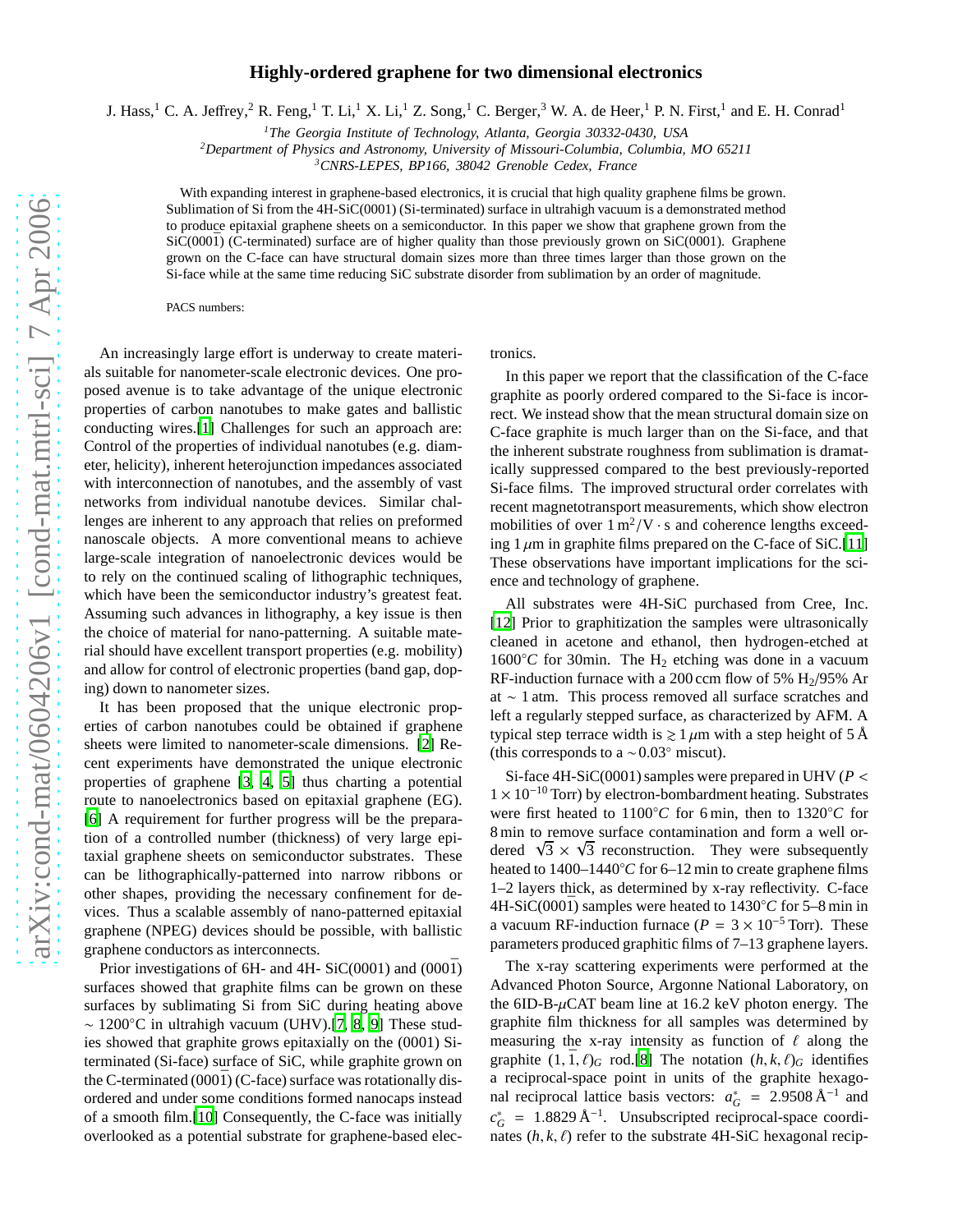

<span id="page-1-1"></span>FIG. 1: (a) A schematic of reciprocal space for graphite on SiC. Graphite rods (●) are rotated 30° from the SiC rods (○). Shaded regions represent the effect of orientational disorder in the graphite. Radial and transverse x-ray scan directions for Fig. [2](#page-1-0) are depicted in (a). (b) and (c) show LEED images acquired at 75-eV electron energy: (b) a SiC(0001) Si-face surface with 2 graphene layers (UHV synthesis); (c)  $SiC(000\bar{1})$  C-face surface with 7 graphene layers (induction furnace synthesis).

rocal lattice units:  $a^* = 2.3552 \text{ Å}^{-1}$  and  $c^* = 0.6230 \text{ Å}^{-1}$ .

A reciprocal space schematic for epitaxial graphene on SiC is shown in Fig. [1\(](#page-1-1)a). Open circles depict the  $(1 \times 1)$  lowenergy electron diffraction (LEED) pattern from an unreconstructed SiC surface, while the filled circles are the  $(1 \times 1)<sub>G</sub>$ pattern for a graphene or graphite film with hexagonal unit cell rotated azimuthally by 30◦ (*R*30◦ ) relative to the SiC  $(1 \times 1)$  cell. The diffuse ring through the  $(1 \times 1)_G$  graphite spots in Fig. [1\(](#page-1-1)a) represents the  $(1 \times 1)$  LEED pattern from a graphene film with rotational disorder relative to the SiC surface.

Figure [1\(](#page-1-1)b) shows the LEED pattern obtained from a 2 graphene-layer film grown on the Si-face of SiC. In addition to the graphite and SiC  $(1 \times 1)$  patterns, it shows a complex  $6\sqrt{3} \times 6\sqrt{3}R30^\circ$  reconstruction, which is well known and has been studied extensively in the literature (see e.g. Refs. [9,](#page-2-8) [13](#page-2-12) and references therein). The LEED pattern from a C-face sample with 7 graphene layers is shown in Fig. [1\(](#page-1-1)c). The LEED only shows the 6-fold graphite pattern because the thicker C-face film attenuates the electron beam. The azimuthal streaks in Fig. [1\(](#page-1-1)c) may indicate some rotational disorder in the graphene sheets (as previously observed[\[9\]](#page-2-8)).

More detailed information on the structural order of the samples was acquired by surface x-ray scattering. We have measured the width of the graphite  $(00\ell)_G$  and  $(1\bar{1}\ell)_G$  rods on C- and Si-face samples. Figure [2](#page-1-0) shows radial scans [see Fig. [1\(](#page-1-1)a)] across the graphite  $(1, \overline{1}, 1.5)$ <sup>G</sup> crystal truncation rod for both the Si- and C-face samples. The Si-face samples have a radial width of  $\Delta q_r \sim 0.022 \text{ Å}^{-1}$  corresponding to a graphite mean coherent domain size[\[14\]](#page-2-13)  $L = 2\pi/\Delta q_r \sim$ 290 Å. This is very similar to the graphite domain size observed by Charrier *et al.*[\[8\]](#page-2-7) and is typical of the quality of graphite grown on the SiC(0001) surface reported to date in the literature. Although their surface treatment was different from ours, the fact that the domain sizes are similar suggests a limit on the graphite quality other than surface preparation.

In contrast, graphite grown on the C-face has much larger



<span id="page-1-0"></span>FIG. 2: Radial scans through the graphite crystal truncation rod  $(1, \overline{1}, 1.5)$ <sup>G</sup> for both 2-layers of graphene grown on a Si-face sample (•) and 7-layers of graphene grown on a C-face sample (◦). Solid lines are Lorentzian fits.

domain sizes demonstrated by the smaller radial widths in Fig. [2:](#page-1-0)  $\Delta q_r \sim 0.007 \text{ Å}^{-1}$ , corresponding to  $L \sim 900 \text{ Å}$ . So while the LEED patterns show azimuthal disorder in the Cface graphite, the coherent graphite domains are more than 3 times larger than for the Si-face graphite. This improved structural coherence correlates with the high carrier mobility measured recently for C-face graphene[\[11\]](#page-2-10) versus Si-face.[\[6\]](#page-2-5) We note that the difference in film thickness may play a role in the long range order of the films. However, the C-face ∆*q<sup>t</sup>* do not change for films between 7–13 layers. There is also little difference in the long range order of 1-2 layer graphene films on the Si-face. In addition growth of 4–5 graphene layers on Si-face requires temperature above ∼1500◦C where substrate disorder becomes problematic (see below).

Why are the C-face graphite films so much better than the